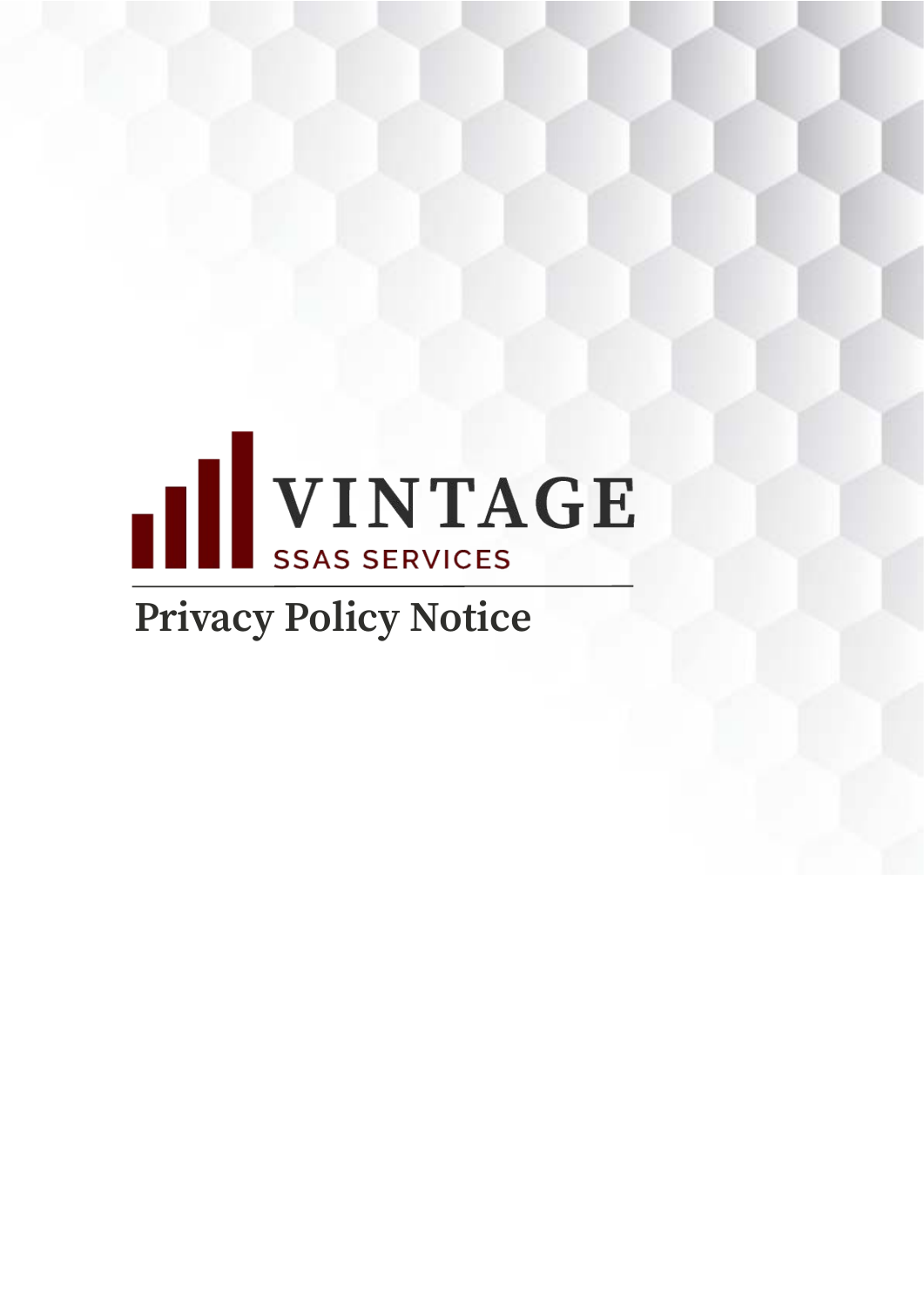# **Contents**

- A. Why we need to use your personal information
- B. The type of information we collect about you
- C. How we use your personal information
- D. Marketing
- E. Other sites and social media
- F. Data retention
- G. Your data protection rights
- H. Contact us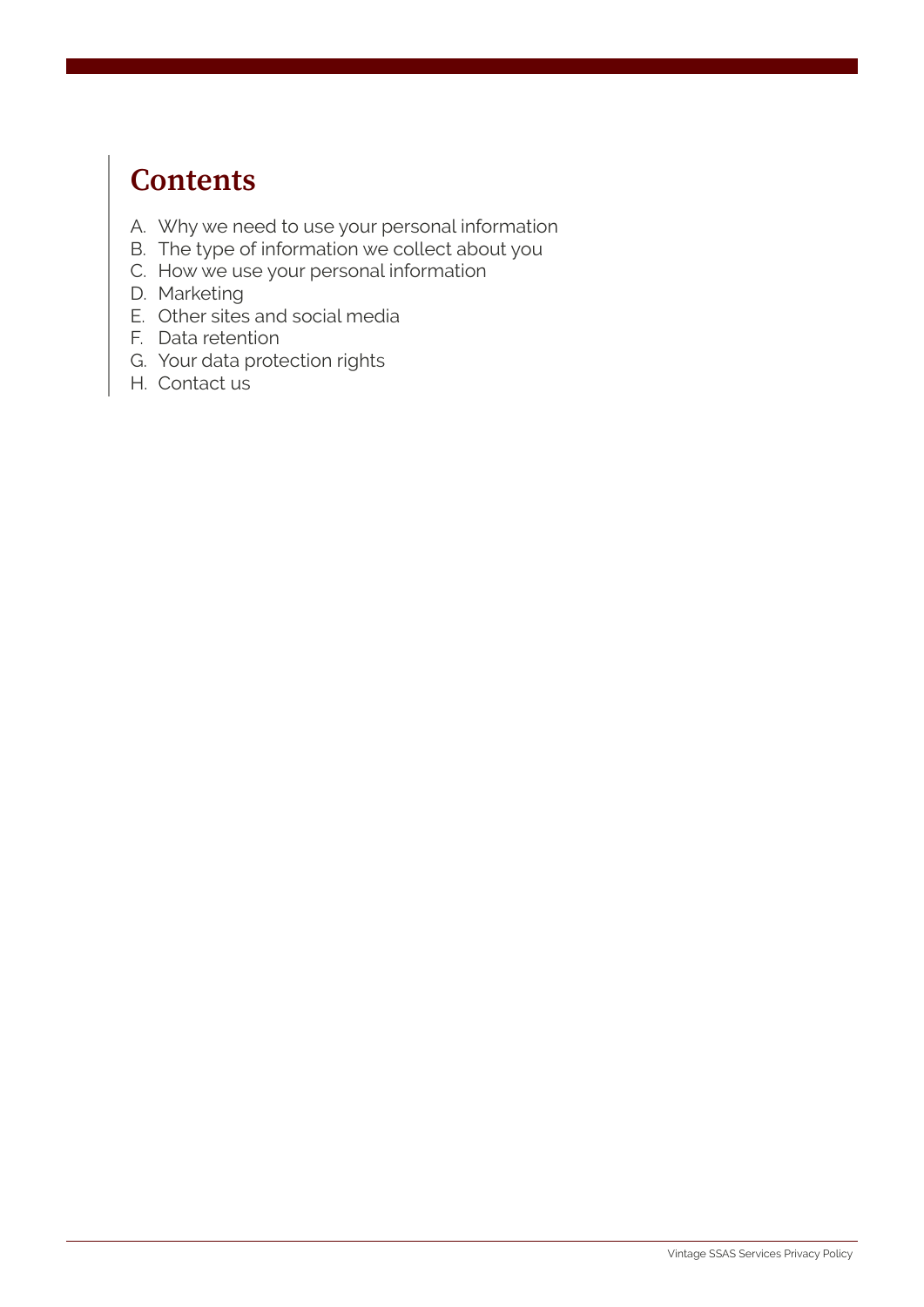# Privacy Policy Notice

This privacy policy notice explains how Vintage SSAS Services Ltd. uses any personal data that we may collect about you from you, your employer and/or the trustees of your small self-administered scheme (SSAS).

#### **A. Why we need to use your personal information**

We will only process your personal data where we have a legal basis for doing so. This includes:

- / Where you have provided positive consent to us.
- / Where processing is necessary for the performance of a contract between you and us or to take steps to enter into a contract - we need to use your personal data in order to provide our services to the trustees of your SSAS and the lawful basis that we are relying on in order to collect and use your personal data, and/or special category data (i.e. data about your health), is 'performance of a contract' as per Article 6.1(b) of the General Data Protection Regulation (GDPR).
- / Where processing is necessary for compliance with a legal or regulatory obligation.
- Where we have a legitimate interest upon which the data may be processed. Any decision to process data on the basis of legitimate interest will be made on a case by case basis and in line with the guidance set out in UK Data Protection legislation.
- We will disclose your personal information to any governmental, legal or regulatory body if required to do so by applicable law and regulation.
- We may need to disclose sensitive personal data about you to third parties, such as information relating to your health where required to do so to give effect to an instruction from you or your Financial Adviser in respect of your pension account.
- We may need to transfer your personal data to another country, in which case we will ensure that your personal data is afforded the same level of protection as is required under UK Data Protection legislation and regulations prior to sending your personal data.
- We will otherwise keep your personal information confidential and never use it for any other purpose or pass your details to any third parties without your consent.

## **B. The type of information we collect about you**

The information that we collect about you is restricted to whatever we need in order to provide our services to the trustees of your SSAS. This normally includes, but is not limited to, your name, address, date of birth, gender, telephone number, email address, National Insurance number, Unique Taxpayer Reference and bank account details together with similar details about your dependants. Exceptionally, we will need information about your health and if this is required then we will obtain your explicit agreement.

#### **C. How we use your personal information**

Unless you advise us to the contrary, we may share your personal data as necessary to provide our services to the trustees of your SSAS. This normally includes, but is not limited to, the following organisations:

- / Banks and investment managers which invest the SSAS assets.
- Professional advisers that provide services to us and or the trustees of your SSAS.
- / HM Revenue & Customs.
- The Pensions Regulator.
- Your financial adviser and any other professional advisers that act for you.

# **D. Marketing**

From time to time, where you have provided consent, we may use your personal information to contact you by telephone, post, email or by any other electronic means, with details about the Vintage Group of Companies applications, products and services, which we feel may be of interest to you.

## **E. Other sites and social media**

If you follow a link from our websites, applications or services to another site or service, this Privacy Policy Notice will no longer apply. We are not responsible for the information handling practices of third party sites or services and we encourage you to read the privacy information notices appearing on those sites or services.

# **F. Data retention**

We will hold your personal data for as long as is necessary to meet our normal business requirements or, if longer, as long as required by law.

If we cease acting for your SSAS then we will hold your personal data for a maximum of six years after we cease acting for your SSAS.

Once your personal data is no longer needed then it will be securely destroyed.